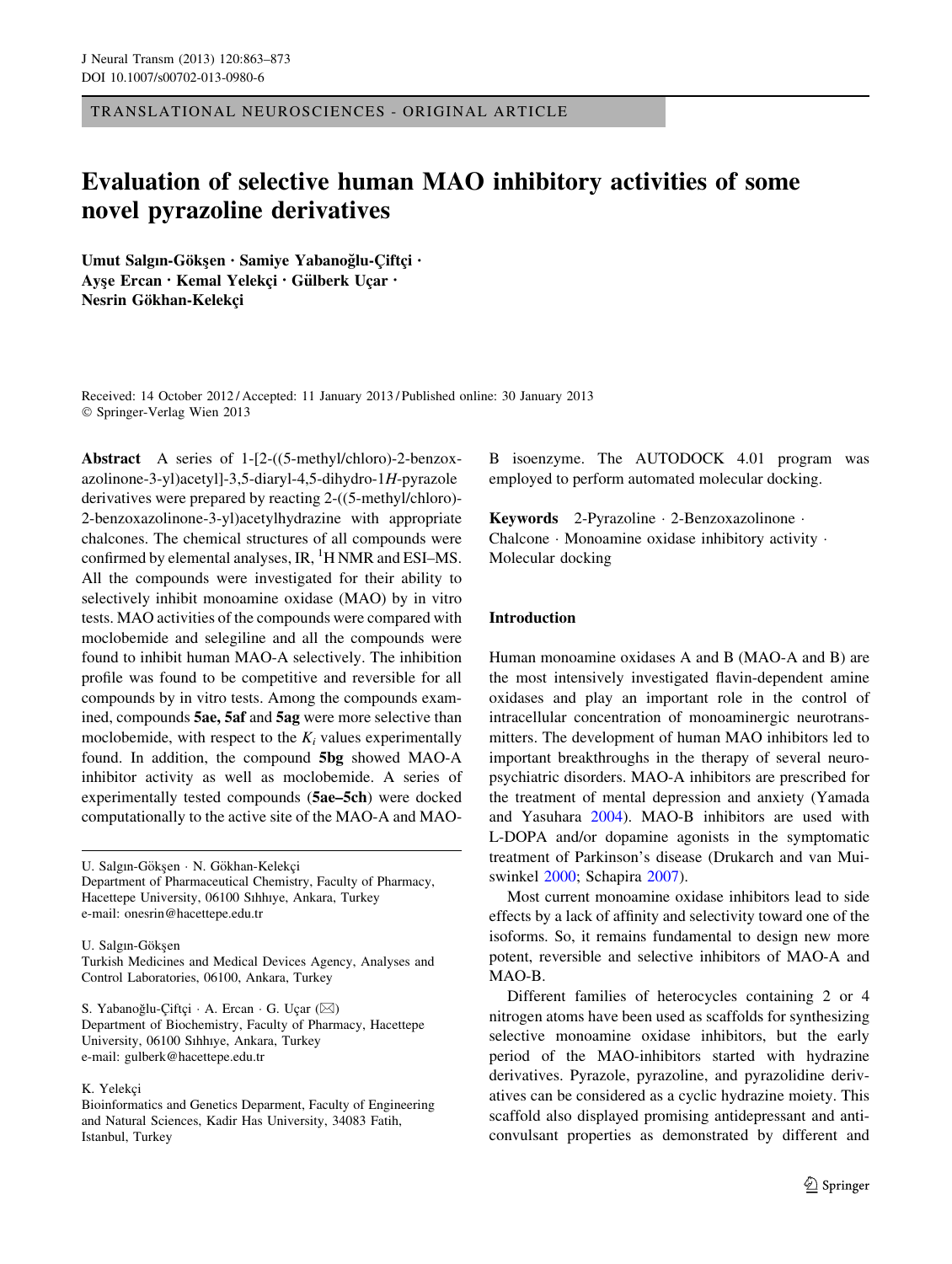established animal models. Diversely substituted pyrazoles, embedded with a variety of functional groups, are important biological agents and a significant amount of research activity has been directed toward this chemical class (Secci et al. [2011](#page-9-0)). On the basis of this observation, in previous communications, it was reported that  $N_1$ -acetyl,  $N_1$ -thiocarbamoyl, 1,3,5-triphenyl and 1-quinazolinone-3,5-diphenylpyrazolines exhibited high potency along with good selectivity due to their synthetic accessibility permitted a number of chemical changes (Bilgin et al. [1993;](#page-8-0) Palaska et al. [2001,](#page-9-0) [2008;](#page-9-0) Manna et al. [2002](#page-9-0); Gökhan et al. [2003](#page-9-0); Chimenti et al. [2004,](#page-8-0) [2005](#page-8-0), [2006a,](#page-9-0) [b](#page-9-0), [2007](#page-9-0), [2008a](#page-9-0); Gök-han-Kelekçi et al. [2007,](#page-9-0) [2009](#page-9-0); Özdemir et al. 2007, [2008](#page-9-0)). These observations motivated us to link different heterocyclic moieties to synthesize a new series of pyrazoline derivatives by combining the benzoxazolinone moiety at the first position in order to evaluate the effect of this substitution on monoamine oxidase inhibitory effects.

#### Materials and methods

# Chemistry

All chemicals and solvents used in the present study were purchased from Merck A.G., Aldrich Chemical. Melting points of the compounds were determined with a Thomas Hoover Capillary Melting Point Apparatus and were uncorrected. Infrared (IR) spectra were obtained with a Perkin Elmer SpctrumOne, Nicolet 520 FT-IR spectrometer and the results were expressed in wave number  $(\text{cm}^{-1})$ .<br><sup>1</sup>H NMP spectrums were recorded on a Bruker 400 MHz <sup>1</sup>H NMR spectrums were recorded on a Bruker 400 MHz UltraShield spectrometer using dimethylsulfoxide (DMSO $d_6$ ) with chemical shifts reported as  $\delta$  (ppm) from TMS. Mass spectrums were undertaken using Waters 2695 Alliance Micromass ZQ LC/MS spectrometer in methanol according to the EI technique. Elemental analyses (C, H, N) were performed on an LECO CHNS 932 analyzer at the laboratory of Ankara University. The purity of the compounds was assessed by TLC on silicagel  $HF_{254+366}$ (E.Merck, Darmstadt, Germany).

# General procedure for the preparation of 1,3-diaryl-2-propen-1-ones (4e–h) (chalcones)

Chalcone derivatives were synthesized by condensing acetophenone (10 mmol) and appropriate benzaldehydes (10 mmol) in the presence of sodium hydroxide (12.5 mmol) in water and ethanol (5/3 mL) at  $0^{\circ}$ C for 1 h. The solid mass separated out was filtered, dried and crystallized from methanol (Dawey and Tivey [1958\)](#page-9-0). 4e: m.p. 58–58.5 °C (Irie and Watanabe [1980](#page-9-0); Lipson et al.  $2005$ ), 4f: m.p.  $60-62$  °C (Irie and Watanabe [1980](#page-9-0)), 4g: m.p.

75–76 °C (Ueno et al. [1983](#page-10-0); Dong et al. [2008\)](#page-9-0), 4h: m.p.: 135-137 °C (Sarabhai and Mathur [1963;](#page-9-0) Kubota et al. [2006](#page-9-0)).

General procedure for the preparation of 1-[2-((5-methyl/ chloro)-2-benzoxazolinone-3-yl)acetyl]-3,5-diaryl-4,5 dihydro-1H-pyrazoles (5)

2-((5-Methyl/chloro)-2-benzoxazolinone-3-yl)acetylhydrazine (1 mmol) was dissolved in 2 mL of DMF and 20 mL of n-propanol. 1,3-Diaryl-2-propen-1-one (1 mmol) and eight drops of hydrochloric acid was added to this solution and was refluxed for approximately 120 h (Gökhan-Kel-ekçi et al. [2009\)](#page-9-0). The reaction mixture was then cooled and the solid precipitated was recrystallized. If solid was not precipitated, the solution was purified by chromatography on a silica gel column.

Biochemistry

#### Chemicals

hMAO-A (recombinant, expressed in baculovirus infected BTI insect cells), hMAO-B (recombinant, expressed in baculovirus infected BTI insect cells), R-(–)-deprenyl hydrochloride, resorufin, dimethyl sulfoxide, and other chemicals were purchased from Sigma-Aldrich TM (Germany). Moclobemide was donated (Roche Pharmaceuticals, Germany). The Amplex®-Red MAO Assay Kit (Molecular Probes, USA) contained benzylamine, p-tyramine, Clorgyline (MAO-A inhibitor), Pargyline (MAO-B inhibitor), and horseradish peroxidase.

# Determination of inhibitory activities of the compounds on human MAO-A and -B

The activity of  $h$ MAO-A and  $h$ MAO-B (using *p*-tyramine as common substrate for both isoforms) was found to be  $185.60 \pm 9.50$  pmol/mg/min ( $n = 3$ ). The interactions of the synthesized compounds with hMAO isoforms were determined by a fluorimetric method described and modi-fied previously (Anderson et al. [1993](#page-8-0); Yáñez et al. [2006](#page-10-0); Chimenti et al.  $2008b$ ). The production of  $H_2O_2$  catalyzed by MAO isoforms was detected using 10-acetyl-3,7-dihydroxyphenoxazine (Amplex®-Red reagent), a non-fluorescent, highly sensitive, and stable probe that reacts with  $H<sub>2</sub>O<sub>2</sub>$  in the presence of horseradish peroxidase to produce the fluorescent product resorufin. The reaction was started by adding (final concentrations)  $200 \mu M$  Amplex Red reagent, 1 U/mL horseradish peroxidase, and p-tyramine (concentration range 0.1–1 mM).

Control experiments were carried out simultaneously by replacing the test drugs (novel pyrazoline derivatives and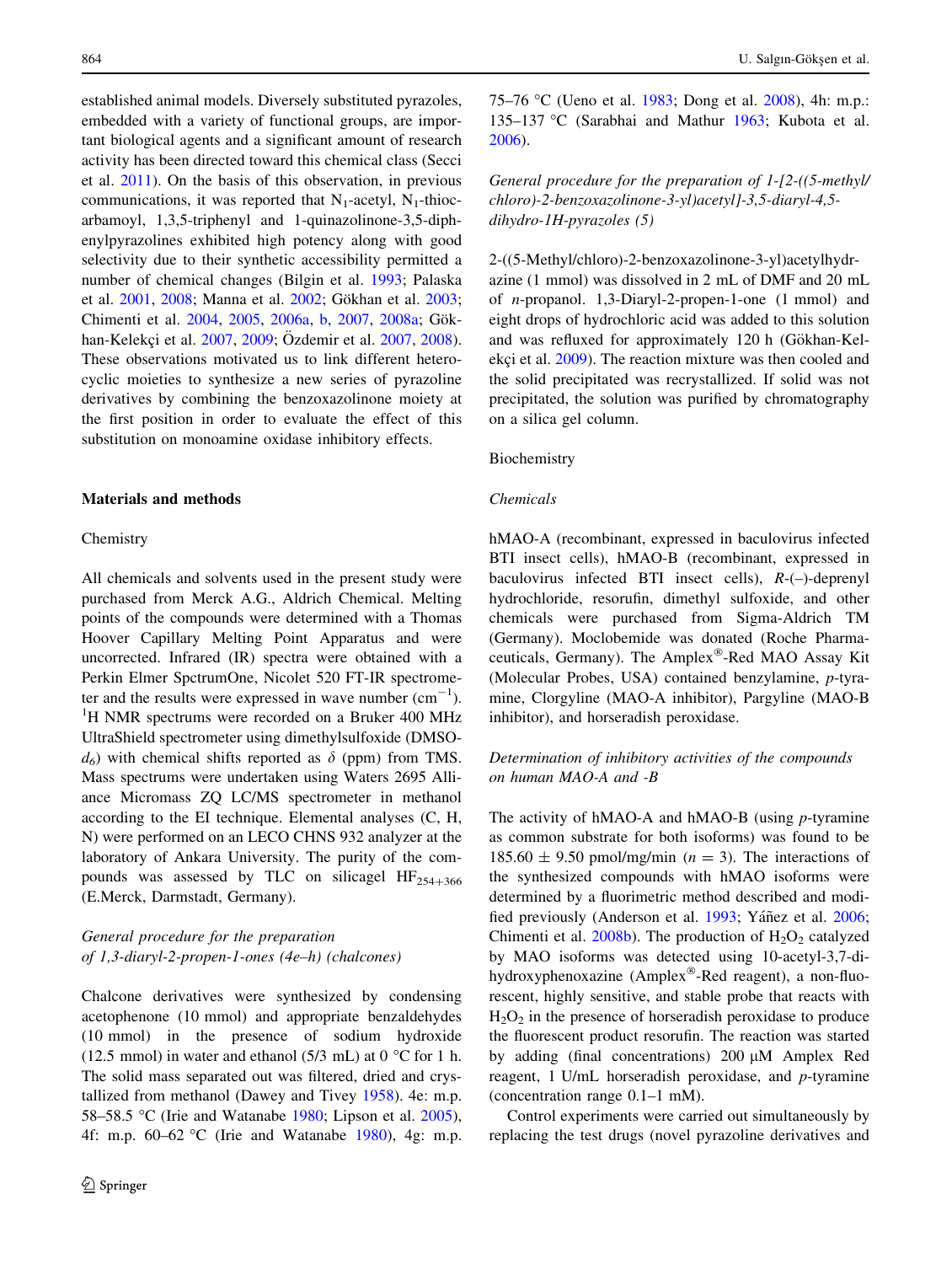reference inhibitors) with appropriate dilutions of the vehicles. In addition, the possible capacity of novel compounds to modify the fluorescence generated in the reaction mixture due to non-enzymatic inhibition (e.g., for directly reacting with Amplex Red reagent) was determined by adding these compounds to solutions containing only the Amplex Red reagent in a sodium phosphate buffer.

#### Kinetic experiments

Newly synthesized compounds were dissolved in dimethyl sulfoxide, with a maximum concentration of 1 %, and used in the final concentration range of 0.1–1,000 nM. Kinetic data for interaction of the enzyme with the compounds were determined using the Microsoft Excel package program. The slopes of the Lineweaver–Burk plots were plotted versus the inhibitor concentration and the  $K_i$  values were determined from the x axis intercept as  $-K_i$ . Each  $K_i$ value is the representative of single determination where the correlation coefficient  $(R^2)$  of the replot of the slopes versus the inhibitor concentrations was at least 0.98. SI  $(K<sub>i</sub>(MAO-A)/K<sub>i</sub>(MAO-B))$  was also calculated. The protein was determined according to the Bradford method (Bradford [1976\)](#page-8-0), in which bovine serum albumin was used as a standard.

#### Reversibility experiments

Reversibility of the MAO inhibition with novel derivatives was evaluated by a centrifugation-ultrafiltration method (Chimenti et al. [2010](#page-9-0)). In brief, adequate amounts of the recombinant hMAO-A or B were incubated together with a single concentration of the newly synthesized compounds or the reference inhibitors in a sodium phosphate buffer (0.05 M, pH 7.4) for 15 min at 37  $\degree$ C. After this incubation period, an aliquot was stored at  $4^{\circ}$ C and used for the measurement of MAO-A and -B activity. The remaining incubated sample was placed in an Ultrafree-0.5 centrifugal tube (Millipore, USA) with a 30 kDa Biomax membrane in the middle of the tube and centrifuged at  $9,000 \times g$  for 20 min at  $4^{\circ}$ C. The enzyme retained in the 30 kDa membrane was resuspended in a sodium phosphate buffer at  $4 \,^{\circ}\text{C}$  and centrifuged again two successive times. After the third centrifugation, the enzyme retained in the membrane was resuspended in sodium phosphate buffer (300 mL) and an aliquot of this suspension was used for MAO-A and -B activity determination.

Control experiments were performed simultaneously (to define 100 % MAO activity) by replacing the test drugs with appropriate dilutions of the vehicles. The corresponding values of percent  $(\%)$  MAO isoform inhibition were separately calculated for samples with and without repeated washing.

Molecular docking studies

The crystal structures of MAO-A and MAO-B were extracted from the protein data bank (PDB) [\[http://www.](http://www.rcsb.org) [rcsb.org\)](http://www.rcsb.org). (for MAO-A pdb code: 2Z5X; human monoamine oxidase in complex with harmine, resolution  $2.2 \text{ Å}$ (Son et al. [2008\)](#page-10-0) and for MAO-B pdb code: 2V5Z; human MAO-B in complex with inhibitor safinamide, resolution 1.6  $\AA$  (Binda et al. [2007\)](#page-8-0)]. Each structure was cleaned of all water molecules and inhibitors as well as all noninteracting ions before being used in the docking studies. The initial oxidized form of the FAD was used in all docking studies. For MAO-A and MAO-B, one of the two subunits was taken as the target structure. Using a fast Dreiding-like force field, each protein's geometry was first optimized and then submitted to the ''Clean Geometry'' toolkit of Discovery Studio (Accelrys, Inc.) for a more complete check. Missing hydrogen atoms were added based on the protonation state of the titratable residues at a pH of 7.4. Ionic strength was set to 0.145 and the dielectric constant was set to 10. The ADT (V. 1.5.4) (ADT) (Morris et al. [2009](#page-9-0)) graphical user interface program was employed to setup the enzymes for molecular docking.

#### Ligand setups

The 3D structures of ligand molecules were built, optimized at (PM3) level and saved in pdb format. The ADT package was also employed here to generate the docking input files of ligands. AutoDock 4.2 was used for all dockings; the detailed docking procedure has been given elsewhere (Yelekçi et al. [2007\)](#page-10-0).

#### Results and discussion

# Chemistry

A novel series of 1-[2-((5-methyl/chloro)-2-benzoxazolinone-3-yl)acetyl]-3,5-diaryl-4,5-dihydro-1H-pyrazole derivatives were synthesized and investigated for the ability to inhibit the activity of the A and B isoforms of human MAO. The synthesis pathway of the compounds was given in Scheme [1](#page-3-0). 5-Methyl-2-benzoxazolinone 1b, was synthesized as per the methods in the literature using 4-methyl-2-aminophenol and urea (Close et al. [1949](#page-9-0)). Treatment of (5-methyl/chloro)-2-benzoxazolinone with ethyl chloroacetate in  $K_2CO_3/a$ cetone gave the N-alkylated product ethyl ((5-methyl/chloro)-2-benzoxazolinone-3 yl)acetate 2a–2c (Milcent et al. [1996;](#page-9-0) Potts et al. [1980](#page-9-0); Unlu et al.  $1992$ ). The acid hydrazides  $3a-3c$  were prepared by the reaction of ethyl ((5-methyl/chloro)-2-benzoxazolinone-3-yl)acetate and hydrazine hydrate in ethanol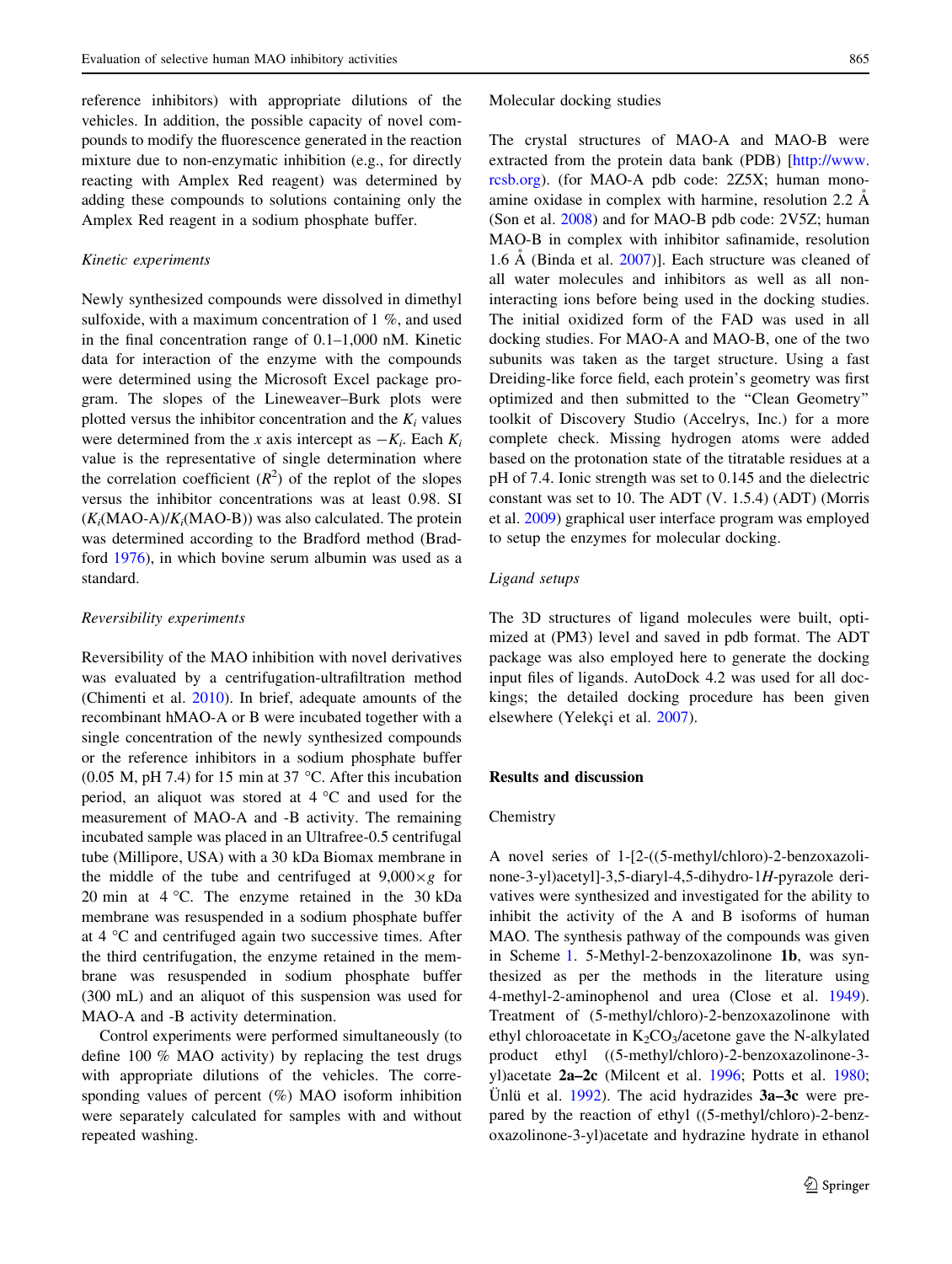<span id="page-3-0"></span>(Cakır et al.  $2001$ : Gökce et al.  $2001$ : Önkol et al.  $2008$ : Salgın-Gökşen et al. [2007](#page-9-0)). On the other hand,  $\alpha$ ,  $\beta$ -unsaturated carbonyl compounds (chalcones) 4e–4h were prepared by reacting appropriate aldehydes and acetophenone derivatives under basic condition according to the Claisen–Schmidt condensation (Dawey and Tivey [1958](#page-9-0)). The reaction of hydrazides 3a–3c with chalcones 4e–4h in n-propanol under acidic condition gave compounds 1-[2-((5-methyl/chloro)-2-benzoxazolinone-3-yl)acetyl]- 3,5-diaryl-4,5-dihydro-1H-pyrazoles 5ae–5ch.

The purity of the synthesized compounds was checked by elemental analyses and the results were within  $\pm 0.4$  % of the theoretical values. The structures of the synthesized compounds were determined on the basis of spectral data analysis; such as IR,  ${}^{1}H$  NMR and ESI-MS (Table [1\)](#page-4-0).

Two C=O stretching bands viewed at  $1,789-1,753$  cm<sup>-1</sup> and 1,679–1,664 cm<sup>-1</sup> in the IR spectra of compounds 5ae–5ch. The IR spectra of all the compounds showed C=C and C=N stretching bands at  $1,609-1,440$  cm<sup>-1</sup>.

In the  ${}^{1}$ H NMR spectrum of the compounds 5ae–5ch, it was observed three distinct doublet of doublets of the ABX system at  $\delta$  5.71–3.09 ppm due to pyrazoline ring (Shek-archi et al. [2008\)](#page-9-0). The CH (H<sub>x</sub>) proton appeared between  $\delta$ 5.71 and 5.52 ppm due to vicinal coupling with the two

magnetically non-equivalent protons of the methylene group at position 4 of the pyrazoline ring. The signals of  $H_A$  and  $H_B$  of pyrazoline ring were observed as doublet of doublets in the regions  $3.95-3.88$  ppm  $(H_B)$  and 3.26–3.09 ppm  $(H_A)$ . The CH<sub>2</sub> protons between the benzoxazolinone and pyrazoline ring resonated as a pair of doublet of doublets between  $\delta$  5.37–5.15 and 5.12–5.03 ppm. The signals for methoxy and methyl appeared at  $\delta$  3.80–3.59 ppm and  $\delta$  2.31–2.27 ppm, respectively (Holla et al. [2000](#page-9-0); Chen et al. [2011\)](#page-8-0).

The characteristic peaks were observed in the mass spectra of the compounds. The ions produced under ESI showed a characteristic  $[M + Na]$ <sup>+</sup> ion peak as the base signal for all compounds. Characteristic  $[M + Na + 2]^+$ isotope peaks were observed in the mass spectra of the compounds having chloride ion (compounds 5ce, 5cf, 5cg, 5ch).

#### Biochemistry

MAO-A and MAO-B inhibitory activities of newly synthesized pyrazoline derivatives were determined using hMAO isoforms by a fluorimetric method. All the tested compounds were found to inhibit MAO-A selectively and



Scheme 1 Synthesis of the compounds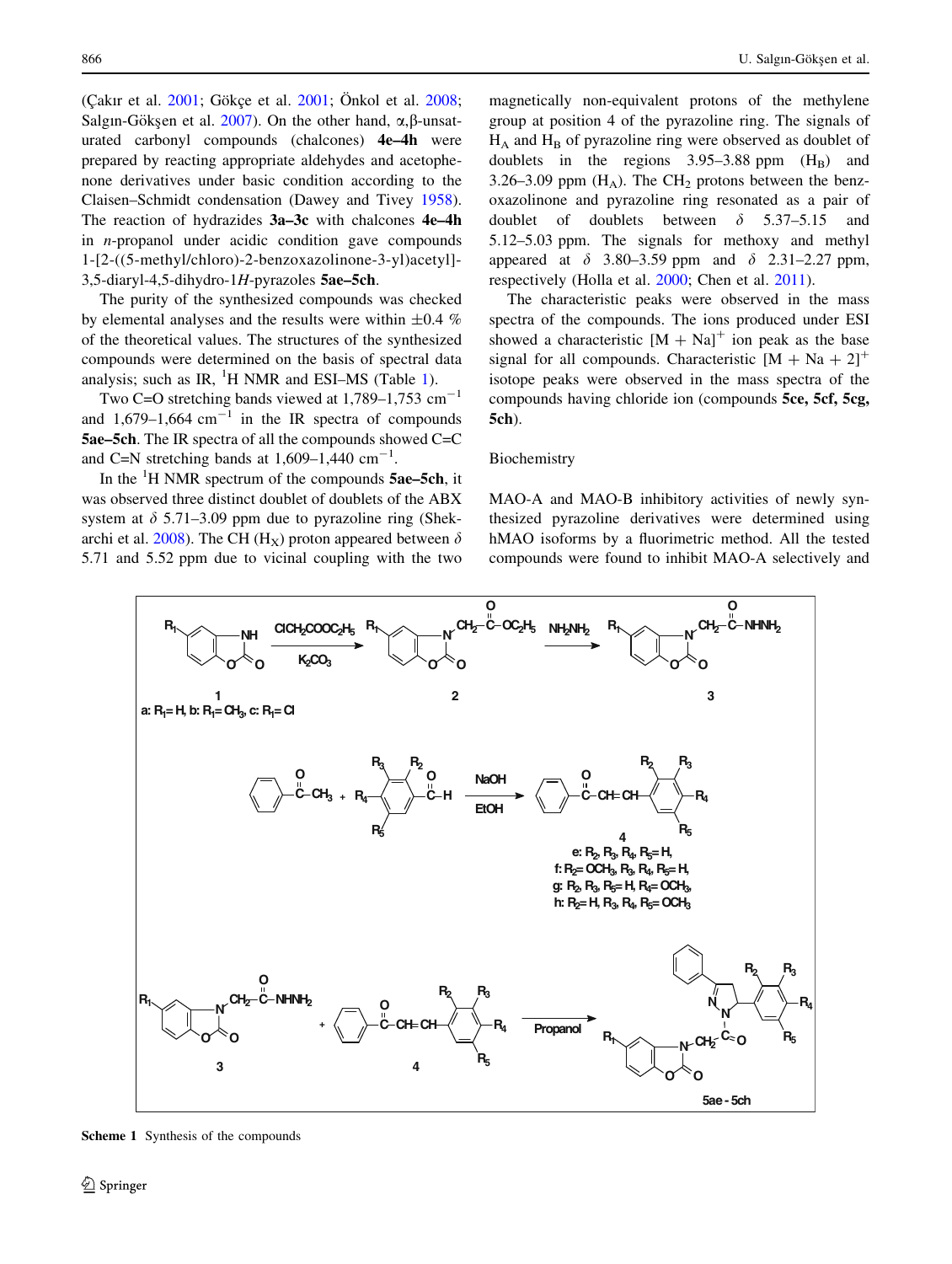

<span id="page-4-0"></span>

| Compounds | Melting<br>point $(^{\circ}C)$ | IR $v$ (cm <sup>-1</sup> )                                                                            | <sup>1</sup> H NMR (DMSO-d <sub>6</sub> ) $\delta$ ppm ( <i>J in Hz</i> )                                                                                                                                                                                                                                                                                                                                                                                                                                                                                                                                                                                                                                         | Mass $m/z$                                     |  |
|-----------|--------------------------------|-------------------------------------------------------------------------------------------------------|-------------------------------------------------------------------------------------------------------------------------------------------------------------------------------------------------------------------------------------------------------------------------------------------------------------------------------------------------------------------------------------------------------------------------------------------------------------------------------------------------------------------------------------------------------------------------------------------------------------------------------------------------------------------------------------------------------------------|------------------------------------------------|--|
| 5ae       | 192-194                        | 3,057, 2,934 (C-H), 1,763, 1,673<br>$(C=O)$ , 1,486, 1,440 $(C=C, C=N)$                               | 3.23 (dd, 1H, $H_A$ , $J_{AB}$ :18.4 Hz, $J_{AX}$ :4.5 Hz), 3.95 (dd,<br>1H, H <sub>B</sub> , J <sub>AB</sub> :18.6 Hz, J <sub>BX</sub> :11.8 Hz), 5.11 (d, 1H, N-<br>$CH_1H_2$ -CO, J:17.8 Hz), 5.25 (d, 1H, N-CH <sub>1</sub> H <sub>2</sub> -CO,<br>J:17.7 Hz), 5.61 (dd, 1H, $H_X$ , $J_{BX}$ :11.6 Hz,<br>$J_{AX}$ :4.6 Hz), 7.13 (t, 1H, 2-benzox.-H <sub>5</sub> ), 7.18 (t, 1H,<br>2-benzox. $-H_6$ ), 7.24–7.28 (m, 4H, 2-benzox. $-H_4$ ve<br>phenyl-3H), 7.32–7.37 (m, 3H, 2-benzox.–H <sub>7</sub> ve<br>phenyl-2H), 7.51–7.52 (m, 3H, phenyl-3H),<br>7.87–7.88 (m, 2H, phenyl-2H)                                                                                                                    | 436, 421, 420<br>$(100 \%)$ , 398              |  |
| 5af       | 198-200                        | 2,934, 2,838 (C–H), 1,777, 1,673<br>$(C=O)$ , 1,599, 1,489, 1,440 $(C=C)$ ,<br>$C=N$                  | 3.09 (dd, 1H, HA, JAB:18.0 Hz, JAX:4.6 Hz), 3.80 (s,<br>3H, $-OCH_3$ ), 3.90 (dd, 1H, H <sub>B</sub> , J <sub>AB</sub> :18.0 Hz,<br>$J_{BX}$ :11.8 Hz), 5.10 (d, 1H, N-CH <sub>1</sub> H <sub>2</sub> -CO,<br>J:17.7 Hz), 5.28 (d, 1H, N-CH <sub>1</sub> H <sub>2</sub> -CO, J:17.7 Hz),<br>5.71 (dd, 1H, $H_X$ , $J_{BX}$ :11.8 Hz, $J_{AX}$ :4.6 Hz), 6.89 (t,<br>1H, phenyl-H), 7.04 (t, 2H, phenyl-2H), 7.13 (t, 1H,<br>2-benzox.-H <sub>5</sub> ), 7.19 (t, 1H, 2-benzox.-H <sub>6</sub> ), 7.25 (d,<br>1H, 2-benzox.-H <sub>4</sub> , J:7.7 Hz), 7.28 (d, 1H, phenyl-H,<br>J:7.6 Hz), 7.36 (d, 1H, 2-benzox.-H <sub>7</sub> , J:7.8 Hz),<br>7.47–7.51 (m, 3H, phenyl-3H), 7.84–7.86 (m, 2H,<br>$phenyl-2H)$ |                                                |  |
| 5ag       | 214-215                        | 2,957, 2,941, 2,828 (C-H), 1,779,<br>$1,669$ (C=O), $1,603$ , $1,516$ , $1,490$ ,<br>1,447 (C=C, C=N) | 3.22 (dd, 1H, H <sub>A</sub> , J <sub>AB</sub> :18.4 Hz, J <sub>AX</sub> :4.8 Hz), 3.72 (s,<br>3H, $-OCH_3$ ), 3.90 (dd, 1H, H <sub>B</sub> , J <sub>AB</sub> :18.4 Hz,<br>$J_{\rm BX}$ :11.6 Hz), 5.08 (d, 1H, N–CH <sub>1</sub> H <sub>2</sub> –CO,<br>J:18.0 Hz), 5.21 (d, 1H, N-CH <sub>1</sub> H <sub>2</sub> -CO, J:17.6 Hz),<br>5.54 (dd, 1H, $H_X$ , $J_{BX}$ :11.6 Hz, $J_{AX}$ :4.8 Hz), 6.88 (d,<br>2H, 4-methoxyphenyl-2H, J:8.8 Hz), 7.10–7.19 (m,<br>4H, 2-benzox. $-H_5$ , 2-benzox. $-H_6$ ve<br>4-methoxyphenyl-2H), 7.25 (d, 1H, 2-benzox. $-H_4$ ,<br>J:7.6 Hz), 7.35 (d, 1H, 2-benzox.-H <sub>7</sub> , J:7.2 Hz),<br>7.50–7.52 (m, 3H, phenyl-3H), 7.86–7.88 (m, 2H,<br>phenyl-2H)           | 466, 451, 450<br>$(100 \%)$ , 428              |  |
| 5ah       | 236.5-237.5                    | 2,997, 2,941, 2,825 (C-H), 1,766,<br>$1,679$ (C=O), 1,590, 1,457, 1,443<br>$(C=C, C=N)$               | 3.26 (dd, 1H, $H_A$ , $J_{AB}$ :18.2 Hz, $J_{AX}$ :5.2 Hz), 3.62 (s,<br>3H, $-OCH_3$ ), 3.75 (s, 6H, $-OCH_3$ ), 3.91 (dd, 1H, H <sub>B</sub> ,<br>$J_{AB}$ :18.3 Hz, $J_{BX}$ :11.9 Hz), 5.12 (d, 1H, N-CH <sub>1</sub> H <sub>2</sub> -<br>CO, J:17.6 Hz), 5.34 (d, 1H, N-CH <sub>1</sub> H <sub>2</sub> -CO,<br>J:17.7 Hz), 5.55 (dd, 1H, $H_X$ , $J_{BX}$ :11.8 Hz,<br>$J_{AX}$ :5.1 Hz), 6.52 (s, 2H, 3,4,5-trimethoxyphenyl-<br>2H), 7.14 (t, 1H, 2-benzox.–H <sub>5</sub> ), 7.19 (t, 1H,<br>2-benzox.-H <sub>6</sub> ), 7.32 (d, 1H, 2-benzox.-H <sub>4</sub> , J:7.6 Hz),<br>7.37 (d, 1H, 2-benzox.-H <sub>7</sub> , J:7.8 Hz), 7.51-7.52 (m,<br>3H, phenyl-3H), 7.85–7.87 (m, 2H, phenyl-2H)            | 526, 511, 510<br>$(100 \%)$ , 488,<br>320, 176 |  |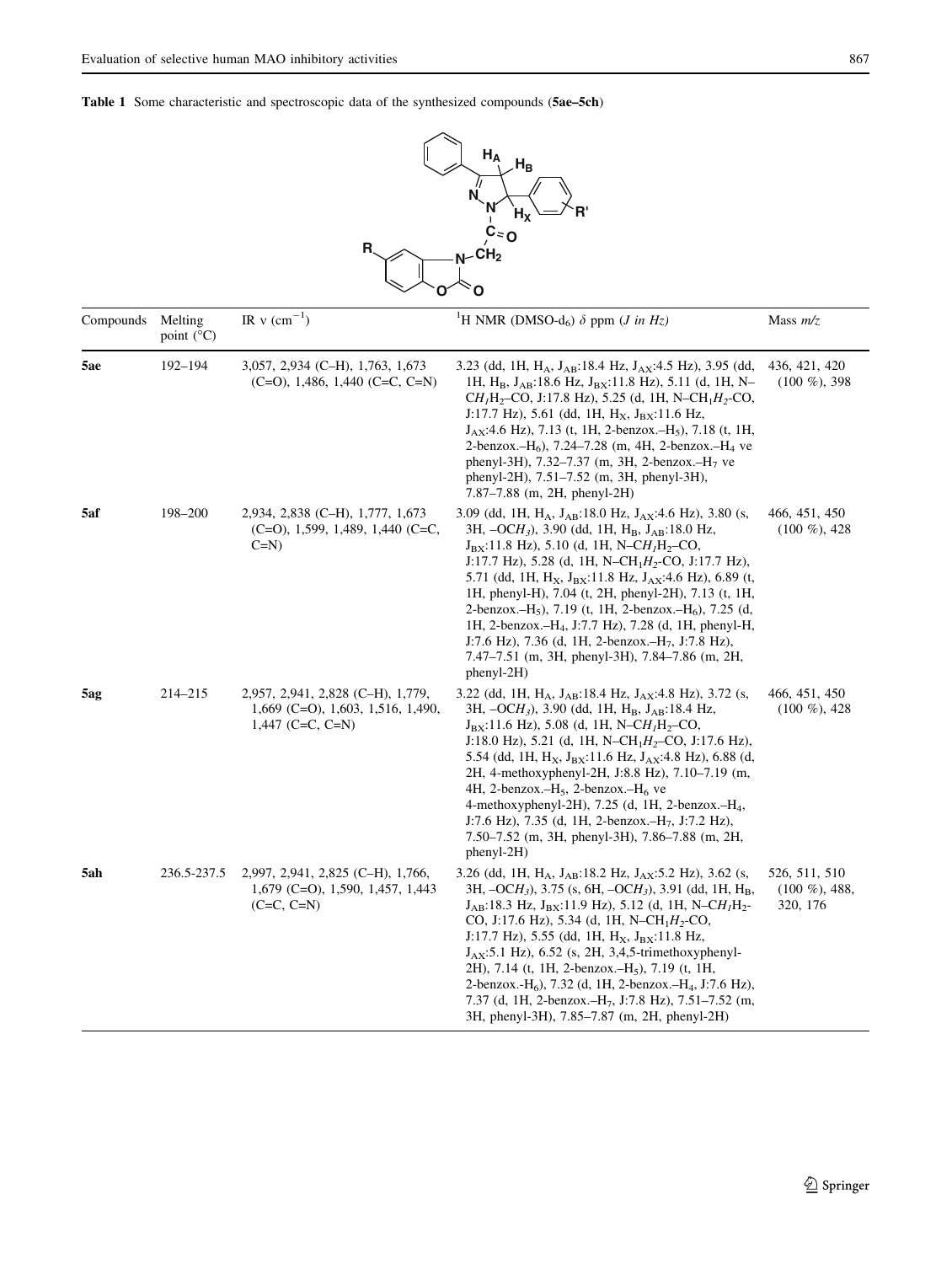Table 1 continued

| Compounds<br>Melting<br>point $(^{\circ}C)$ |             | IR $v$ (cm <sup>-1</sup> )                                                                             | <sup>1</sup> H NMR (DMSO-d <sub>6</sub> ) $\delta$ ppm ( <i>J in Hz</i> )                                                                                                                                                                                                                                                                                                                                                                                                                                                                                                                                                                                                                                                                              | Mass $m/z$                                             |  |
|---------------------------------------------|-------------|--------------------------------------------------------------------------------------------------------|--------------------------------------------------------------------------------------------------------------------------------------------------------------------------------------------------------------------------------------------------------------------------------------------------------------------------------------------------------------------------------------------------------------------------------------------------------------------------------------------------------------------------------------------------------------------------------------------------------------------------------------------------------------------------------------------------------------------------------------------------------|--------------------------------------------------------|--|
| 5be                                         | 201.5–202.5 | 3,063, 2,925 (C-H), 1,755, 1,677<br>$(C=O)$ , 1,499, 1,441 $(C=C, C=N)$                                | 2.30 (s, 3H, $-CH_3$ ), 3.23 (dd, 1H, H <sub>A</sub> , J <sub>AB</sub> :18.2 Hz,<br>$J_{AX}$ :4.8 Hz), 3.94 (dd, 1H, H <sub>B</sub> , $J_{AB}$ :18.0 Hz,<br>$J_{BX}$ :11.6 Hz), 5.05 (d, 1H, N–C $H_1H_2$ –CO,<br>J:18.0 Hz), 5.19 (d, 1H, N-CH <sub>1</sub> H <sub>2</sub> -CO, J:17.6 Hz),<br>5.60 (dd, 1H, $H_X$ , $J_{BX}$ :11.8 Hz, $J_{AX}$ :4.8 Hz), 6.92 (d,<br>1H, 2-benzox.-H <sub>6</sub> , $J_{67}$ :8.4 Hz), 7.06 (s, 1H,<br>2-benzox.-H <sub>4</sub> ), 7.21 (d, 1H, 2-benzox.-H <sub>7</sub> ,<br>$J_{67}$ :8.0 Hz), 7.23–7.28 (m, 3H, phenyl-3H),<br>7.32–7.35 (m, 2H, phenyl-2H), 7.49–7.52 (m, 3H,<br>phenyl-3H), 7.86–7.88 (m, 2H, phenyl-2H)                                                                                       | 450, 435, 434<br>$(100 \%)$ , 412                      |  |
| 5bf                                         | 206-207     | 3,472 (O-H), 3,055, 2,913, 2,834<br>$(C-H)$ , 1,753, 1,675 $(C=O)$ , 1,597,<br>1,499, 1,443 (C=C, C=N) | 2.31 (s, 3H, $-CH_3$ ), 3.09 (dd, 1H, H <sub>A</sub> , J <sub>AB</sub> :18.0 Hz,<br>$J_{AX}$ :4.7 Hz), 3.79 (s, 3H, $-OCH_3$ ), 3.89 (dd, 1H, H <sub>B</sub> ,<br>$J_{AB}$ :18.0 Hz, $J_{BX}$ :11.8 Hz), 5.04 (d, 1H, N-CH <sub>1</sub> H <sub>2</sub> -<br>CO, J:17.6 Hz), 5.27 (d, 1H, N-CH <sub>1</sub> H <sub>2</sub> -CO,<br>J:17.6 Hz), 5.71 (dd, 1H, H <sub>X</sub> , J <sub>BX</sub> :11.7 Hz,<br>$J_{AX}$ :4.6 Hz), 6.89 (t, 1H, phenyl-H), 6.93 (d, 1H,<br>2-benzox.-H <sub>6</sub> , J <sub>67</sub> :8.16 Hz), 7.03-7.06 (m, 2H,<br>phenyl-2H), 7.08 (s, 1H, 2-benzox.-H <sub>4</sub> ), 7.22 (d, 1H,<br>2-benzox. $-H_7$ , $J_{67}$ :8.12 Hz), 7.26 (t, 1H, phenyl-H),<br>7.47–7.51 (m, 3H, phenyl-3H), 7.84–7.86 (m, 2H,<br>$phenyl-2H)$ | 481, 480, 465, 464<br>$(100 \%)$ , 443,<br>442         |  |
| 5bg                                         | 172–173     | 3,074, 2,952, 2,925, 2,830 (C–H),<br>$1,776, 1,674$ (C=O), 1,515, 1,495,<br>1,441 (C=C, C=N)           | 2.30 (s, 3H, $-CH_3$ ), 3.22 (dd, 1H, H <sub>A</sub> , J <sub>AB</sub> :18.4 Hz,<br>$J_{AX}$ :4.8 Hz), 3.72 (s, 3H, $-OCH_3$ ), 3.90 (dd, 1H, H <sub>B</sub> ,<br>$J_{AB}$ :18.0 Hz, $J_{BX}$ :11.6 Hz), 5.03 (d, 1H, N–C $H_1H_2$ –<br>CO, J:18.0 Hz), 5.15 (d, 1H, N-CH <sub>1</sub> H <sub>2</sub> -CO,<br>J:17.6 Hz), 5.54 (dd, 1H, $H_X$ , $J_{BX}$ :11.4 Hz,<br>$J_{AX}$ :4.8 Hz), 6.88 (d, 2H, 4-methoxyphenyl-2H,<br>J:8.8 Hz), 6.92 (d, 1H, 2-benzox.-H <sub>6</sub> , J <sub>67</sub> :8.4 Hz),<br>7.04 (s, 1H, 2-benzox.-H <sub>4</sub> ), 7.16 (d, 2H,<br>4-methoxyphenyl -2H, J:8.8 Hz), 7.21 (d, 1H,<br>2-benzox.-H <sub>7</sub> , $J_{67}$ :8.4 Hz), 7.50-7.52 (m, 3H,<br>phenyl-3H), $7.86-7.88$ (m, 2H, phenyl-2H)                    | 480, 465, 464<br>$(100 \%)$ , 442                      |  |
| 5bh                                         | $237 - 238$ | 2,929, 2,834 (C–H), 1,766, 1,673<br>$(C=O)$ , 1,609, 1,503, 1,436 $(C=C)$ ,<br>$C=N$                   | 2.27 (s, 3H, $-CH_3$ ), 3.23 (dd, 1H, H <sub>A</sub> , J <sub>AB</sub> :18.6 Hz,<br>$J_{AX}$ :5.2 Hz), 3.59 (s, 3H, $-OCH_3$ ), 3.72 (s, 6H, $-$<br>$OCH_3$ ), 3.88 (dd, 1H, H <sub>B</sub> , J <sub>AB</sub> :18.2 Hz,<br>$J_{BX}$ :11.6 Hz), 5.03 (d, 1H, N–C $H_1H_2$ –CO,<br>J:17.6 Hz), 5.27 (d, 1H, N-CH <sub>1</sub> H <sub>2</sub> -CO, J:18.0 Hz),<br>5.52 (dd, 1H, $H_X$ , $J_{BX}$ :11.6 Hz, $J_{AX}$ :5.2 Hz), 6.49 (s,<br>2H, 3,4,5- trimethoxyphenyl-2H), 6.91 (d, 1H,<br>2-benzox.-H <sub>6</sub> , J <sub>67</sub> :8.0 Hz), 7.09 (s, 1H, 2-benzox.-<br>H <sub>4</sub> ), 7.20 (d, 1H, 2-benzox.-H <sub>7</sub> , $J_{67}$ :8.4 Hz),<br>7.47–7.49 (m, 3H, phenyl-3H), 7.82–7.85 (m, 2H,<br>$phenyl-2H)$                                | 540, 525, 524<br>$(100 \%)$ , 502                      |  |
| 5ce                                         | 146-148     | 3,055, 2,929 (C-H), 1,755, 1,668<br>$(C=O)$ , 1,487, 1,440 $(C=C, C=N)$                                | 3.24 (dd, 1H, H <sub>A</sub> , J <sub>AB</sub> :18.4 Hz, J <sub>AX</sub> :4.8 Hz), 3.95 (dd,<br>1H, H <sub>B</sub> , J <sub>AB</sub> :18.2 Hz, J <sub>BX</sub> :11.6 Hz), 5.12 (d, 1H, N-<br>$CHIH2-CO$ , J:18.0 Hz), 5.27 (d, 1H, N-CH <sub>1</sub> H <sub>2</sub> -CO,<br>J:17.6 Hz), 5.61 (dd, 1H, $H_X$ , $J_{BX}$ :11.8 Hz,<br>$J_{AX}$ :4.8 Hz), 7.18 (dd, 1H, chlorzox.-H <sub>6</sub> , J <sub>67</sub> :8.6 Hz,<br>$J_{46}:2.0$ Hz), 7.25–7.29 (m, 3H, phenyl-3H),<br>7.33–7.36 (m, 2H, phenyl-2H), 7.40 (d, 1H,<br>chlorzox. $-H_7$ , J <sub>67</sub> :8.4 Hz), 7.51–7.53 (m, 4H,<br>chlorzox. $-H_4$ ve phenyl-3H), 7.86–7.89 (m, 2H,<br>$phenyl-2H)$                                                                                       | 470, 457, 456,<br>455, 454<br>$(100 \%)$ , 434,<br>432 |  |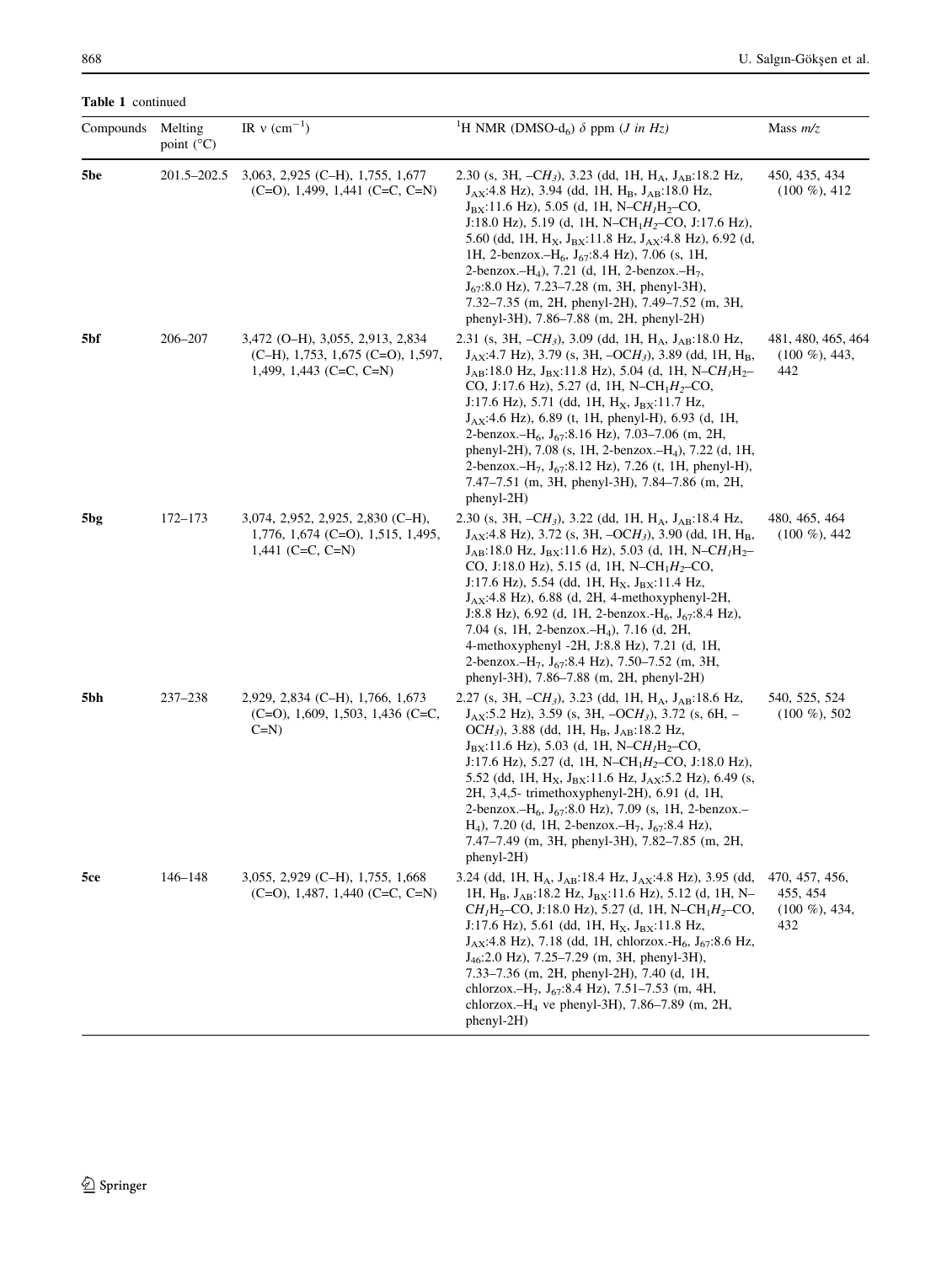Table 1 continued

| Compounds | Melting<br>point $(^{\circ}C)$ | IR $v$ (cm <sup>-1</sup> )                                                                        | <sup>1</sup> H NMR (DMSO-d <sub>6</sub> ) $\delta$ ppm ( <i>J in Hz</i> )                                                                                                                                                                                                                                                                                                                                                                                                                                                                                                                                                                                                                                                                 | Mass $m/z$<br>487, 486, 485, 484<br>$(100 \%)$ , 462,<br>354 |  |
|-----------|--------------------------------|---------------------------------------------------------------------------------------------------|-------------------------------------------------------------------------------------------------------------------------------------------------------------------------------------------------------------------------------------------------------------------------------------------------------------------------------------------------------------------------------------------------------------------------------------------------------------------------------------------------------------------------------------------------------------------------------------------------------------------------------------------------------------------------------------------------------------------------------------------|--------------------------------------------------------------|--|
| 5cf       | $176 - 177$                    | $3,059, 2,948, 2,842$ (C-H), 1,767,<br>$1,672$ (C=O), $1,487$ , $1,455$ , $1,440$<br>$(C=C, C=N)$ | 3.09 (dd, 1H, H <sub>A</sub> , J <sub>AB</sub> :18.1 Hz, J <sub>AX</sub> :4.6 Hz), 3.80 (s,<br>3H, $-OCH_3$ ), 3.89 (dd, 1H, H <sub>B</sub> , J <sub>AB</sub> :17.9 Hz,<br>$J_{\rm BX}$ :11.7 Hz), 5.10 (d, 1H, N–CH <sub>1</sub> H <sub>2</sub> –CO,<br>J:17.7 Hz), 5.29 (d, 1H, N-CH <sub>1</sub> H <sub>2</sub> -CO, J:17.7 Hz),<br>5.71 (dd, 1H, $H_x$ , $J_{Bx}$ :11.7 Hz, $J_{AX}$ :4.6 Hz), 6.89 (t,<br>1H, phenyl-H), 7.05 (t, 2H, phenyl-2H), 7.18 (dd,<br>1H, chlorzox.-H <sub>6</sub> , J <sub>67</sub> :8.5 Hz, J <sub>46</sub> :2.1 Hz), 7.26 (t,<br>1H, phenyl-1H), 7.39 (d, 1H, chlorzox.- $H_7$ ,<br>$J_{67}$ :8.5 Hz), 7.49–7.50 (m, 4H, chlorzox.–H <sub>4</sub> ve<br>phenyl-3H), 7.84–7.86 (m, 2H, phenyl-2H)         |                                                              |  |
| $5cg^a$   |                                |                                                                                                   |                                                                                                                                                                                                                                                                                                                                                                                                                                                                                                                                                                                                                                                                                                                                           |                                                              |  |
| 5ch       | $262 - 263$                    | $3,063, 2,944, 2,822$ (C-H), 1,771,<br>$1,664$ (C=O), 1,593, 1,491, 1,440<br>$(C=C, C=N)$         | 3.26 (dd, 1H, H <sub>A</sub> , J <sub>AB</sub> :18.2 Hz, J <sub>AX</sub> :5.2 Hz), 3.61 (s,<br>3H, $-OCH_3$ ), 3.75 (s, 6H, $-OCH_3$ ), 3.91 (dd, 1H, H <sub>B</sub> ,<br>$J_{AB}$ :18.2 Hz, $J_{BX}$ :11.6 Hz), 5.11 (d, 1H, N-CH <sub>1</sub> H <sub>2</sub> -<br>CO, J:17.6 Hz), 5.37 (d, 1H, N-CH <sub>1</sub> H <sub>2</sub> -CO,<br>J:18.0 Hz), 5.55 (dd, 1H, $H_X$ , $J_{RX}$ :11.8 Hz,<br>$J_{AX}$ :5.2 Hz), 6.53 (s, 2H, 3,4,5-trimethoxyphenyl-<br>2H), 7.19 (dd, 1H, chlorzox.-H <sub>6</sub> , $J_{67}$ :8.4 Hz,<br>$J_{46}$ :2.0 Hz), 7.41 (d, 1H, chlorzox.-H <sub>7</sub> , $J_{67}$ :8.0 Hz),<br>7.50–7.52 (m, 3H, chlorzox.– $H_4$ ve phenyl-2H), 7.55<br>(d, 1H, phenyl-H, J:2.4 Hz), 7.85–7.87 (m, 2H,<br>$phenyl-2H)$ | 562, 560, 547,<br>546, 545, 544<br>$(100 \%)$ , 522,<br>182  |  |

Sahin et al. [2011](#page-9-0)

competitively (Table [2\)](#page-7-0). These novel compounds were reversible inhibitors of hMAO-A since the enzyme activity was restored after centrifugation-ultrafiltration steps (Table [2](#page-7-0)).

Except compounds with h substitution (trimethoxy) in phenyl ring, all the compounds were found to be a potent MAO-A inhibitors with  $K_i$  values in nM range and with  $SI<sub>MAO-A</sub>$  in the magnitude of  $10^3-10^4$ . Compounds 5ae, which is unsubstituted, and 5af, which has a methoxy substitution on  $R_2$  position were appeared as the most potent MAO-A inhibitors within this series with  $K_i$  values of  $0.003 \pm 10^{-5}$  and  $0.010 \pm 10^{-3}$  µM, respectively. Docking results given in Table [2](#page-7-0) are in agreement with the biochemical evaluations. The high inhibitory potency and selectivity of 5ae through hMAO-A were discussed in detail in the next part according to the computational data obtained.

Compound **5bg,** which carries a methyl group at  $R_1$ position of benzoxazolinone ring and a methoxy group at para position of phenyl ring inhibited hMAO-A with  $K_i$ value of  $0.090 \pm 10^{-3}$  (Table [2\)](#page-7-0). Experimental selectivity index for this compound was found as 0.004, which is satisfactory and comparable with  $SI<sub>MAC-A</sub>$  of known MAO-A inhibitor; moclobemide (0.004).

It was suggested that in case that the benzoxazolinone ring is unsubstituted or substituted with methyl group (a or b substitution), MAO-A inhibitory activity is better compared to chloride substitution (c substitution), except in the case of compound 5be. Furthermore, trimethoxy substitution in phenyl ring (h substitution) has been found unfavorable in terms of MAO-A inhibitory activity. Among compounds that benzoxazolinone ring is unsubstituted or substituted with chloride group (a or c substitution), compounds carrying e substitution was found the most potent MAO-A inhibitor among the substitutions of e, f and g.

In the present study, we have successfully identified new compounds which are reversible and selective inhibitor of hMAO-A. It was suggested that unsubstituted benzoxazolinone ring favors MAO-A inhibitory activity whereas methoxy substitutions of phenyl ring at meta and para positions reveals a significant decrease in MAO-A inhibition activity. Results of this study will provide a useful information for designing a new series of potent, selective and reversible MAO-A inhibitors in future.

# Molecular docking studies

To figure out the detailed interactions of the docked poses of the inhibitors, compound 5ae was selected for visualization. The binding modes for inhibitor 5ea (Fig. [1\)](#page-8-0) in the MAO-A and MAO-B active site cavities are shown in below images. A careful analysis of the binding mode of the compound 5ea in the MAO-A cavity revealed that the benzoxazolinone ring of this compound inserted into the hydrophobic pocket lined with the TYR444, TYR407 and FAD cofactor. Two phenyl rings of inhibitor 5ae make two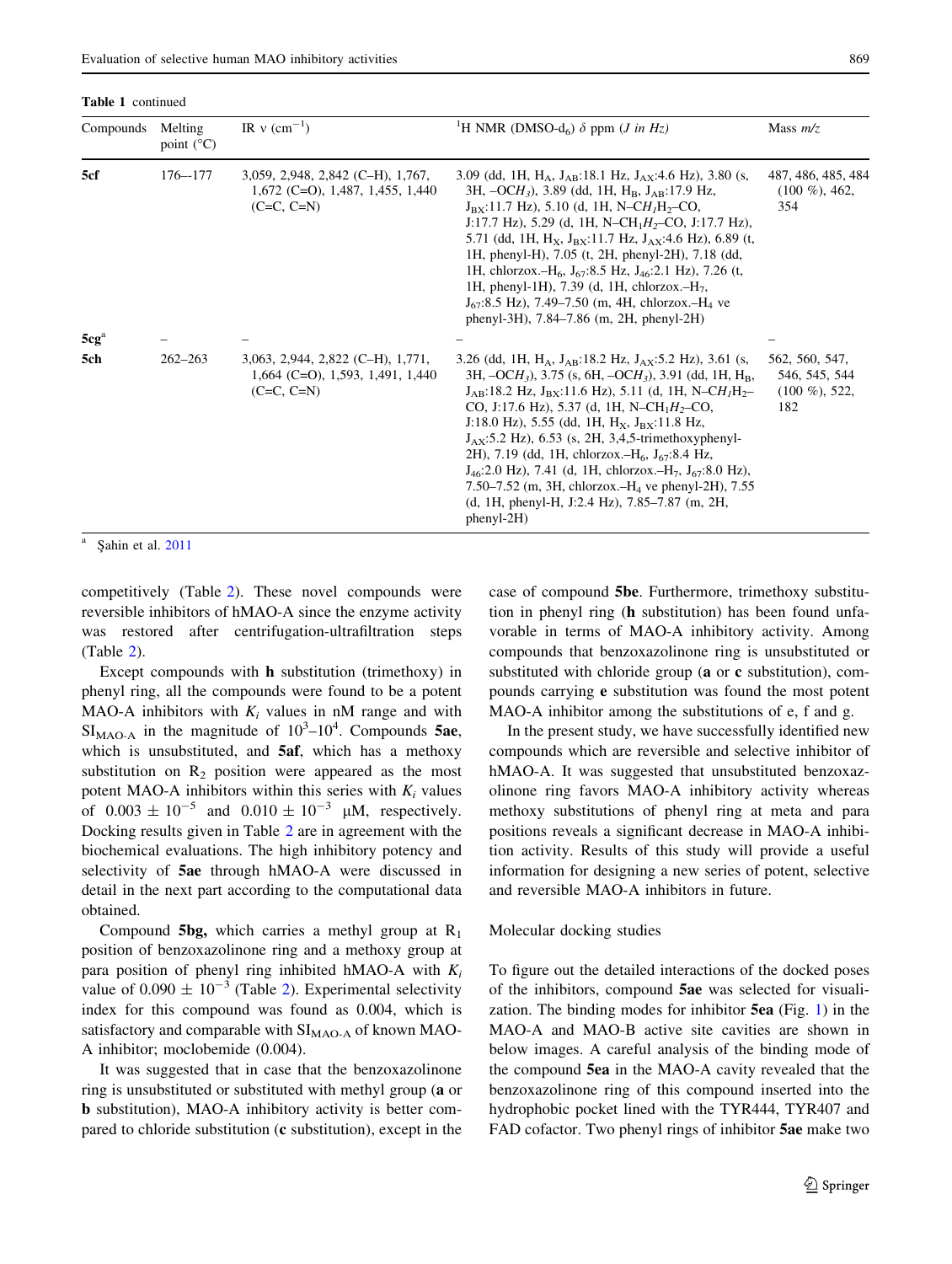| Compounds                                    | Calculated $K_i$<br>value for MAO-<br>$A(\mu M)$ | Calculated $K_i$<br>value for MAO-<br>$B(\mu M)$ | Calculated<br>$SI*$ | Experimental $K_i$<br>value for MAO-A<br>$(\mu M)^{**}$ | Experimental $K_i$<br>value for MAO-B<br>$(\mu M)^{**}$ | Experimental<br>$SI*$ | Inhibition type,<br>selectivity,<br>reversibility |
|----------------------------------------------|--------------------------------------------------|--------------------------------------------------|---------------------|---------------------------------------------------------|---------------------------------------------------------|-----------------------|---------------------------------------------------|
| 5ae(R)                                       | 0.001                                            | 1.20                                             | 0.000833            | $0.003 \pm 0.00001$                                     | $1.80 \pm 0.13$                                         | 0.002                 | MAO-A,                                            |
| 5ae(S)                                       | 0.001                                            | 1.97                                             | 0.000508            |                                                         |                                                         |                       | competitive,<br>reversible                        |
| 5af(R)                                       | 0.009                                            | 3.69                                             | 0.002               | $0.010 \pm 0.001$                                       | $3.80 \pm 0.17$                                         | 0.003                 | MAO-A,                                            |
| 5af(S)                                       | 0.007                                            | 5.82                                             | 0.001               |                                                         |                                                         |                       | competitive,<br>reversible                        |
| 5ag(R)                                       | 0.00093                                          | 11.29                                            | 0.0000823           | $0.050 \pm 0.002$                                       | $32.00 \pm 1.60$                                        | 0.002                 | MAO-A,                                            |
| 5ag(S)                                       | 0.031                                            | 55.15                                            | 0.000562            |                                                         |                                                         |                       | competitive,<br>reversible                        |
| 5ah(R)                                       | 24.32                                            | 63.85                                            | 0.381               | $45.260 \pm 1.250$                                      | $590.00 \pm 15.21$                                      | 0.076                 | MAO-A,                                            |
| 5ah(S)                                       | 38.81                                            | 566.75                                           | 0.068               |                                                         |                                                         |                       | competitive,<br>reversible                        |
| 5be (R)                                      | 0.003                                            | 3.74                                             | 0.000802            | $0.100 \pm 0.009$                                       | $3.00 \pm 0.01$                                         | 0.03                  | MAO-A.                                            |
| 5be(S)                                       | 0.133                                            | 3.29                                             | 0.040               |                                                         |                                                         |                       | competitive,<br>reversible                        |
| 5bf(R)                                       | 0.070                                            | 9.74                                             | 0.007               | $0.080 \pm 0.002$                                       | $1.00 \pm 0.09$                                         | 0.080                 | MAO-A,                                            |
| 5bf(S)                                       | 0.070                                            | 0.70                                             | 0.1                 |                                                         |                                                         |                       | competitive,<br>reversible                        |
| 5bg(R)                                       | 0.002                                            | 12.71                                            | 0.000157            | $0.090 \pm 0.001$                                       | $23.10 \pm 1.60$                                        | 0.004                 | MAO-A.                                            |
| 5bg(S)                                       | 0.044                                            | 19.94                                            | 0.002               |                                                         |                                                         |                       | competitive,<br>reversible                        |
| 5bh (R)                                      | 31.61                                            | 254.54                                           | 0.124               | $15.20 \pm 1.05$                                        | $153.00 \pm 8.06$                                       | 0.099                 | MAO-A,                                            |
| 5bh(S)                                       | 461.06                                           | 58.55                                            | 7.875               |                                                         |                                                         |                       | competitive,<br>reversible                        |
| 5ce(R)                                       | 0.014                                            | 2.37                                             | 0.006               | $0.050 \pm 0.002$                                       | $1.90 \pm 0.009$                                        | 0.027                 | MAO-A,                                            |
| 5ce(S)                                       | 0.063                                            | 1.15                                             | 0.055               |                                                         |                                                         |                       | competitive,<br>reversible                        |
| 5cf(R)                                       | 0.054                                            | 29.39                                            | 0.002               | $0.095 \pm 0.002$                                       | $7.00 \pm 0.23$                                         | 0.014                 | MAO-A,                                            |
| 5cf(S)                                       | 0.034                                            | 0.298                                            | 0.114               |                                                         |                                                         |                       | competitive,<br>reversible                        |
| 5cg(R)                                       | 0.009                                            | 18.39                                            | 0.000489            | $0.120 \pm 0.015$                                       | $7.00 \pm 2.11$                                         | 0.017                 | MAO-A,                                            |
| 5cg(S)                                       | 0.548                                            | 10.53                                            | 0.052               |                                                         |                                                         |                       | competitive,<br>reversible                        |
| 5ch(R)                                       | 8.980                                            | 755.08                                           | 0.012               | $9.26 \pm 0.35$                                         | $805.20 \pm 36.45$                                      | 0.011                 | MAO-A.                                            |
| 5ch(S)                                       | 62.189                                           | 292.00                                           | 0.213               |                                                         |                                                         |                       | competitive,<br>reversible                        |
| <b>Selegiline</b><br>$(MAO-B)$<br>inhibitor) | 22.02                                            | 34.07                                            | 0.646               | $9.06 \pm 0.44$                                         | $0.09 \pm 0.004$                                        | 100.67                | MAO-B,<br>competitive<br>irreversible             |
| Moclobemide<br>$(MAO-A)$<br>inhibitor)       | 5.71                                             | 250.74                                           | 0.023               | $0.005 \pm 0.001$                                       | $1.22 \pm 0.08$                                         | 0.004                 | MAO-A.<br>competitive,<br>reversible              |

<span id="page-7-0"></span>Table 2 Calculated and experimental  $K_i$  values corresponding to the inhibition of MAO isoforms by the newly synthesized 2-pyrazoline derivatives

\* Selectivity index. It was calculated as  $K_i(MAO-A)/K_i(MAO-B)$ 

\*\* Each value represents the mean  $\pm$  SEM of three independent experiments

significant  $\sigma$ – $\pi$  interactions with the side chains of PHE352 and PHE208. ASN181, ILE325, LEU97, GLN215, ILE335, LEU337, and TYR69 contribute to the other attractions. The last two pictures of Fig. [1](#page-8-0) show the poses of 5ae in the active side of MAO-B in 3-D and 2-D depictions, respectively. On the contrary, MAO-A compound 5ae occupies a space in the entrance cavity of MAO-B very far from the main cavity and hydrophobic packet. The phenyl rings of **5ae** make two  $\sigma$ – $\pi$  interactions with SER200 and TYR326. The selectivity and potency of compound 5ae on MAO-A compared to MAO-B can be noted in the above poses in MAO-A and MAO-B. The experimental data given in Table 2 are in agreement with these observations. All the computational results may suggest why the MAO-A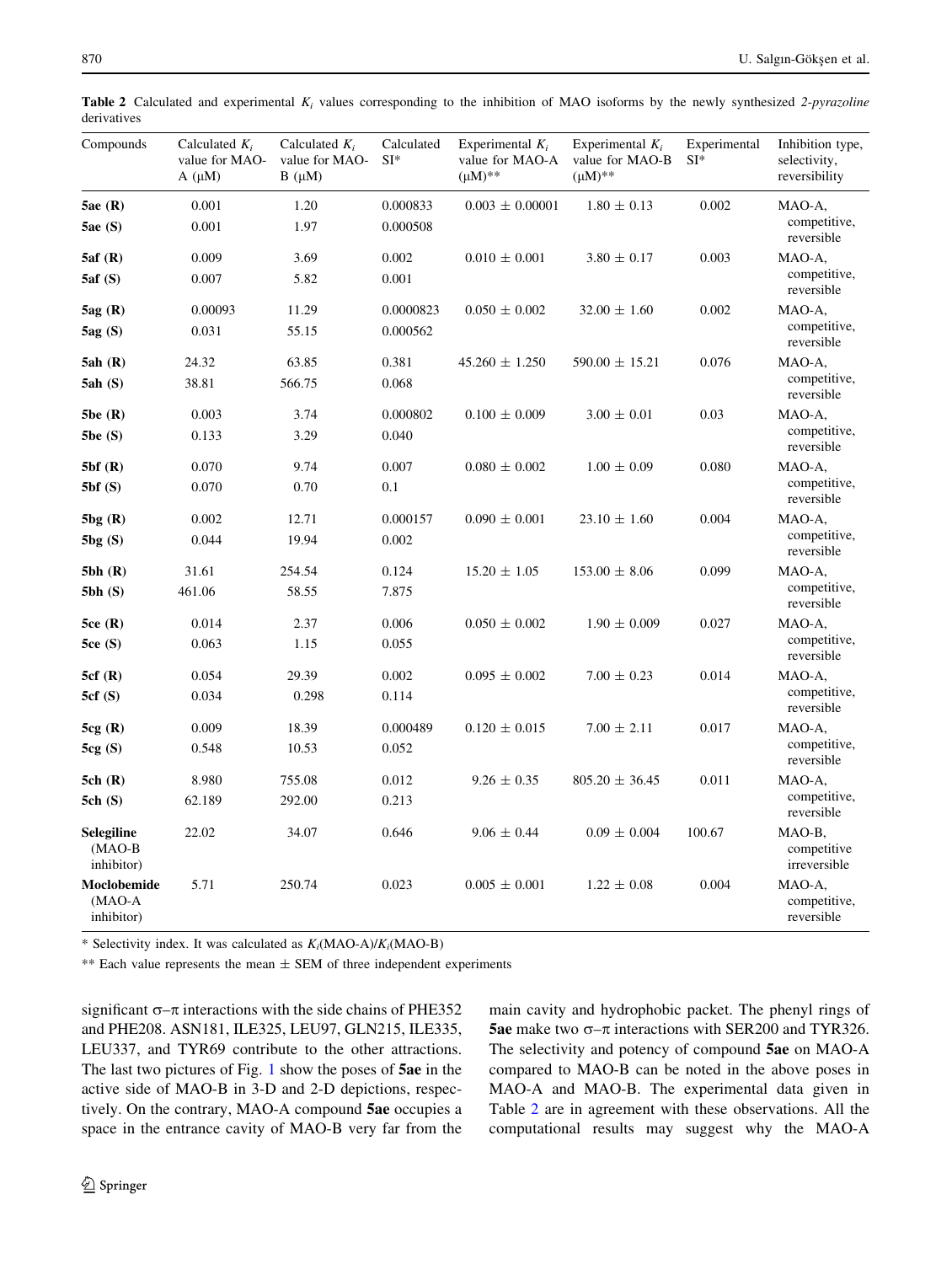<span id="page-8-0"></span>

Fig. 1 Docked pose of compound 5ae (R) in MAO-A and MAO-B active site in 3-D and 2-D, respectively. Amino acid side chains are shown as sticks, the inhibitor is shown as a ball and stick (magenta), and the cofactor FAD is depicted as a yellow stick. Residues involved

inhibitory potency of inhibitor **5ae**  $(K_i = 0.001 \mu M)$  is much better and more selective in comparison to MAO-A  $(K_i = 1.20 \mu M).$ 

# References

- Anderson MC, Hasan F, McCrodden JM, Tipton KF (1993) Monoamine oxidase inhibitors and the cheese effect. Neurochem Res 18:1145–1149
- Bilgin AA, Palaska E, Sunal R (1993) Studies on the synthesis and antidepressant activity of Some 1-thiocarbamoyl-3,5-diphenyl-2 pyrazolines. Arzneimittel-Forsch 43:1041–1044
- Binda C, Wang J, Pisani L, Caccia C, Carotti A, Salvati P, Edmondson DE, Mattevi A (2007) Structures of human

in hydrogen bonding or polar interactions are represented by magenta-colored circles, and residues involved in vdW and hydrophobic interactions are shown by green circles in all 2-D figures

monoamine oxidase B complexes with selective noncovalent inhibitors: safinamide and coumarin analogs. J Med Chem 50:5848–5852

- Bradford MM (1976) A rapid and sensitive method for the quantitation of microgram quantities of protein utilizing the principle of protein-dye binding. Anal Biochem 72:248–254
- Çakır B, Dağ Ö, Yıldırım E, Erol K, Şahin MF (2001) Synthesis and anticonvulsant activity of some hydrazones of 2[(3H)-oxobenzoxazolin-3-yl-aceto]hydrazide. J Fac Pharm Gazi 18:99–106
- Chen SQ, Zhang YC, Liu FM (2011) Synthesis and spectral characterization of some new thiazolyl-pyrazolines bearing 1,2,4-triazole moiety. Phosphorus Sulfur 186:319–325
- Chimenti F, Bolasco A, Manna F, Secci D, Chimenti P et al (2004) Synthesis and selective inhibitory activity of 1-acetyl-3,5 diphenyl-4,5-dihydro-(1H)-pyrazole derivatives against monoamine oxidase. J Med Chem 47:2071–2074
- Chimenti F, Maccioni E, Secci D, Bolasco A, Chimenti P, Granese A et al (2005) Synthesis, molecular modeling studies, and selective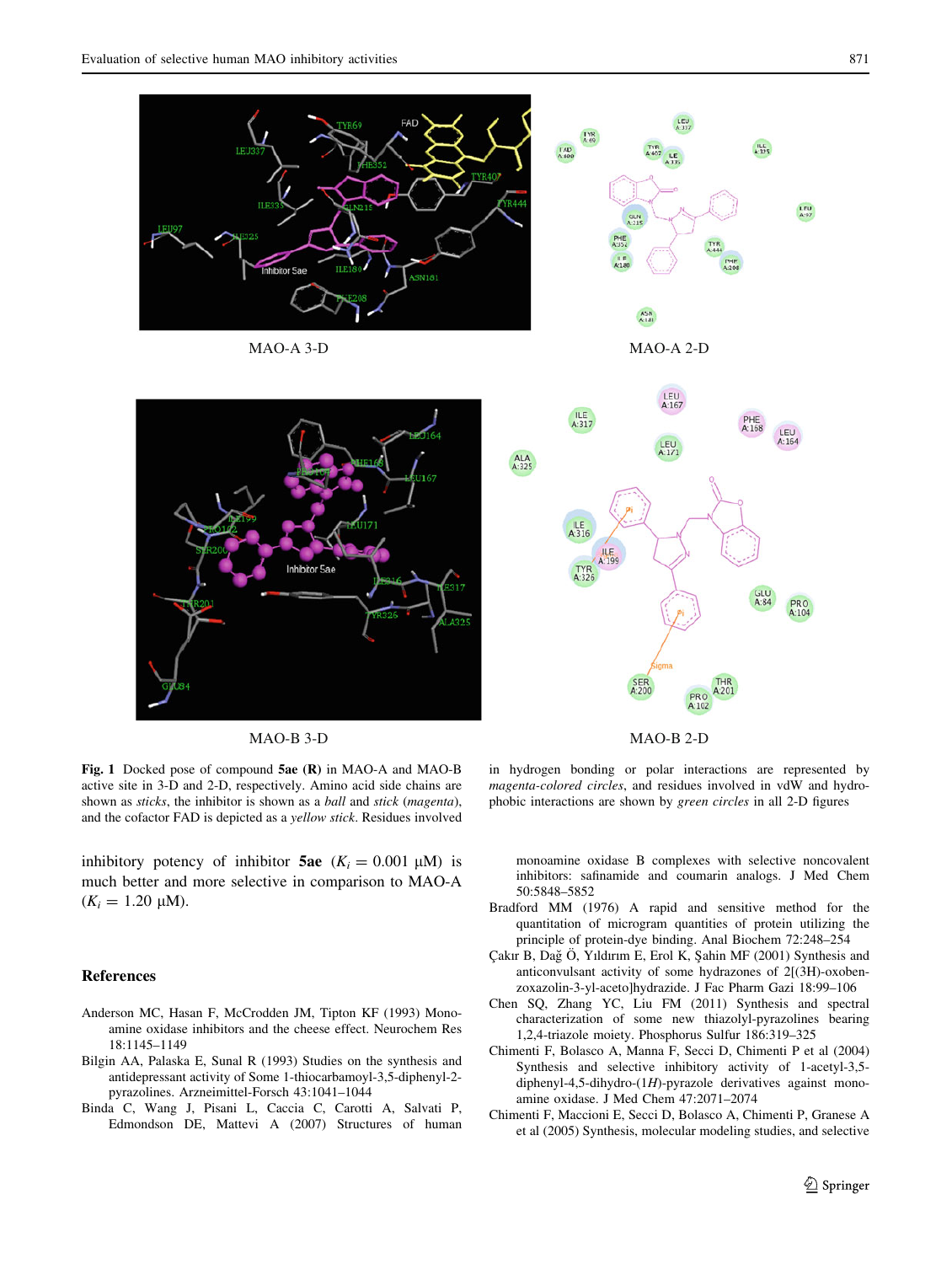<span id="page-9-0"></span>inhibitory activity against monoamine oxidase of 1-thiocarbamoyl-3,5-diaryl-4,5-dihydro-(1H)-pyrazole derivatives. J Med Chem 48:7113–7122

- Chimenti F, Bolasco A, Manna F, Secci D, Chimenti P, Granese A, Befani O, Turini P, Alcaro S, Ortuso F (2006a) Synthesis and molecular modelling of novel substituted-4,5-dihydro-(1H)-pyrazole derivatives as potent and highly selective monoamine oxidase-A inhibitors. Chem Biol Drug Des 67:206–214
- Chimenti F, Bolasco A, Manna F, Secci D, Chimenti P, Granesea A, Befani O, Turini P, Cirilli R et al (2006b) Synthesis, biological evaluation and 3D-QSAR of 1,3,5-trisubstituted-4,5-dihydro- (1H)-pyrazole derivatives as potent and highly selective monoamine oxidase A inhibitors. Curr Med Chem 13:1411–1428
- Chimenti F, Fioravanti R, Bolasco A, Manna F, Chimenti P et al (2007) Monoamine oxidase isoform-dependent tautomeric influence in the recognition of 3,5-diaryl pyrazole ınhibitors. J Med Chem 50:425–428
- Chimenti F, Fioravanti R, Bolasco A, Manna F, Chimenti P et al (2008a) Synthesis, molecular modeling studies and selective inhibitory activity against MAO of N1-propanoyl-3,5-diphenyl-4,5-dihydro-(1H)-pyrazole derivatives. Eur J Med Chem 43:2262–2267
- Chimenti F, Maccioni E, Secci D, Bolasco A, Chimenti P et al (2008b) Synthesis, stereochemical identification, and selective inhibitory activity against human monoamine oxidase-B of 2-methylcyclohexylidene-(4-arylthiazol-2-yl)hydrazones. J Med Chem 51:4874–4880
- Chimenti F, Carradori S, Secci D, Bolasco A, Bizzarri B et al (2010) Synthesis and inhibitory activity against human monoamine oxidase of N1-thiocarbamoyl-3,5-di(hetero)aryl-4,5-dihydro- (1H)-pyrazole derivatives. Eur J Med Chem 45:800–804
- Close WJ, Tiffany BD, Spielman MA (1949) The analgesic activity of some benzoxazolone derivatives. J Am Chem Soc 71:1265–1268
- Dawey W, Tivey DJ (1958) Chalcones and related compounds. Part IV. Addition of hydrogen cyanide to chalcones 242:1230–1236
- Dong F, Jian C, Zhenghao F, Kai G, Zuliang L (2008) Synthesis of chalcones via Claisen–Schmidt condensation reaction catalyzed by acyclic acidic ionic liquids. Catal Commun 9:1924–1927
- Drukarch B, van Muiswinkel FL (2000) Drug treatment of Parkinson's disease. Time for phase II. Biochem Pharmacol 59:1023–1031
- Gökçe M, Geciken AE, Yıldırım E, Tosun AU (2001) Synthesis and anticonvulsant activity of 5-chloro-2(3H)-benzoxazolinone-3 acetyl-2-(o/p-substituted benzal)hydrazone derivatives. Arzneimittelforschung 58:537–542
- Gökhan N, Yeşilada A, Uçar G, Erol K, Bilgin AA (2003) 1-N-Substituted thiocarbamoyl-3-phenyl-5-thienyl-2-pyrazolines: synthesis and evaluation as MAO inhibitors. Arch Pharm Pharm Med Chem 336:362–371
- Gökhan-Kelekçi N, Yabanoğlu S, Küpeli E, Salgın U, Özgen Ö et al (2007) A new therapeutic approach in alzheimer disease: some novel pyrazole derivatives as dual MAO-B inhibitors and antiinflammatory analgesics. Bioorg Med Chem 15:5775–5786
- Gökhan-Kelekçi N, Koyunoğlu S, Yabanoğlu S, Yelekçi K, Özgen Ö et al (2009) New pyrazoline bearing 4(3H)-quinazolinone inhibitors of monoamine oxidase: synthesis, biological evaluation, and structural determinants of MAO-A and MAO-B selectivity. Bioorg Med Chem 17:675–689
- Holla BS, Akberali PM, Shivananda MK (2000) Studies on arylfuran derivatives-Part X. Synthesis and antibacterial properties of arylfuryl- $\Delta^2$ -pyrazolines. Il Farmaco 55:256-263
- Irie K, Watanabe K (1980) Aldol condensations with metal(II) complex catalysts. Bull Chem Soc Jpn 53:1366–1371
- Kubota Y, Ikeya H, Sugi Y, Yamada T, Tatsumi T (2006) Organicinorganic hybrid catalysts based on ordered porous structures for Michael reaction. J Mol Catal A-Chem 249:181–190
- Lipson VV, Desenko SM, Shirobokova MG, Borodina VV, Musatov VI (2005) Chemical reactions of 2-methyl-5,7-diphenyl-6,7 dihydropyrazolo[1,5-a]pyrimidine (New York, NY, United States). Chem Heterocycl Compd 41:492–495
- Manna F, Chimenti F, Bolasco A, Secci D, Bizzarri B et al (2002) Inhibition of amine oxidases activity by 1-acetyl-3,5-diphenyl-4,5-dihydro-(1H)-pyrazole derivatives. Bioorg Med Chem Lett 12:3629–3633
- Milcent R, Akhnazarian A, Lensen N (1996) Synthesis of 1-(2 hydroxyphenyl)-2,4-imidazolidinedione derivatives through cyclic transformations of ethyl 2-oxo-3(2H)-benzoxazoleacetate derivatives. J Heterocycl Chem 33:1829–1833
- Morris GM, Huey R, Lindstrom W, Sanner MF, Belew RK, Goodsell DS, Olson AJ (2009) Autodock4 and AutoDockTools4: automated docking with selective receptor flexibility. J Comp Chem 16:2785–2791
- Önkol T, Gökçe M, Tosun AU, Polat S, Serin MS, Tezcan S (2008) Microwave synthesis and antimicrobial evaluation of 5-chloro-2(3H)-benzoxazolinone-3-acetyl-2-(p-substituted benzal)hydrazone and 5-chloro-2(3H)-benzoxazolinone-3-acetyl-2-(p-substituted acetophenone)hydrazone derivatives. Turk J Pharm Sci 5:155–166
- Özdemir Z, Kandilci HB, Gümüşel B, Çalış Ü, Bilgin AA (2007) Synthesis and studies on antidepressant and anticonvulsant activities of some 3-(2-furyl)-pyrazoline derivatives. Eur J Med Chem 42:373–379
- Özdemir Z, Kandilci HB, Gümüşel B, Çalış Ü, Bilgin AA (2008) Synthesis and studies on antidepressant and anticonvulsant activities of some 3-(2-thienyl)-pyrazoline derivatives. Arch Pharm Chem Life Sci 341:701–707
- Palaska E, Aytemir M, Uzbay IT, Erol D (2001) Synthesis and antidepressant activities of some 3,5-diphenyl-2-pyrazolines. Eur J Med Chem 36:539–543
- Palaska E, Aydın F, Uçar G, Erol D (2008) Synthesis and monoamine oxidase inhibitory activities of 1-thiocarbamoyl-3,5-diphenyl-4,5-dihydro-1H-pyrazole derivatives. Arch Pharm Chem Life Sci 341:209–215
- Potts KT, Bhattacharjee D, Kanemasa S (1980) Mesoionic compounds. 52. Attempted synthesis of the anhydro-2-hydroxyoxazolo[2,3b-]oxazolium hydroxide system. J Org Chem 45:4985–4988
- Sahin ZS, Salgın-Gökşen U, Gökhan-Kelekçi N, Işık Ş (2011) Synthesis, crystal structures and DFT studies of 1-[2-(5-methyl-2-benzoxazolinone-3-yl)acetyl]-3-phenyl-5-(3,4-dimethoxyphenyl)-4,5-dihydro-1H-pyrazole and 1-[2-(5-chloro-2-benzoxazolinone-3-yl)acetyl]-3 phenyl-5-(4-methoxyphenyl)-4,5-dihydro-1H-pyrazole. J Mol Struct 1006:147–158
- Salgın-Gökşen U, Gökhan-Kelekçi N, Göktaş Ö, Köysal Y, Kılıç E et al (2007) 1-Acylthiosemicarbazides, 1,2,4-triazole-5(4H)-thiones, 1,3,4-thiadiazoles and hydrazones containing 5-methyl-2-benzoxazolinones: synthesis, analgesic-anti-inflammatory and antimicrobial activities. Bioorg Med Chem 15:5738–5751
- Sarabhai KP, Mathur KBL (1963) Some arylation reactions with diazotized 3,4,5-trimethoxyaniline. Preparation of 3,4,5-trimethoxychalcone and 3,4,5-trimethoxybenzaldehyde. Indian J Chem 1:482–483
- Schapira AH (2007) Treatment options in the modern management of Parkinson disease. Arch Neurol 64:1083–1088
- Secci D, Bolasco A, Chimenti P, Carradori S (2011) The state of the art of pyrazole derivatives as monoamine oxidase inhibitors and antidepressant/anticonvulsant agents. Curr Med Chem 18:5114–5144
- Shekarchi M, Pirali-Hamedani M, Navidpour L, Adib N, Shafiee A (2008) Synthesis, antibacterial and antifungal activities of 3-aryl-5-(pyridin-3-yl)-4,5-dihydropyrazole-1-carbothioamide derivatives. J Iran Chem Soc 5:150–158